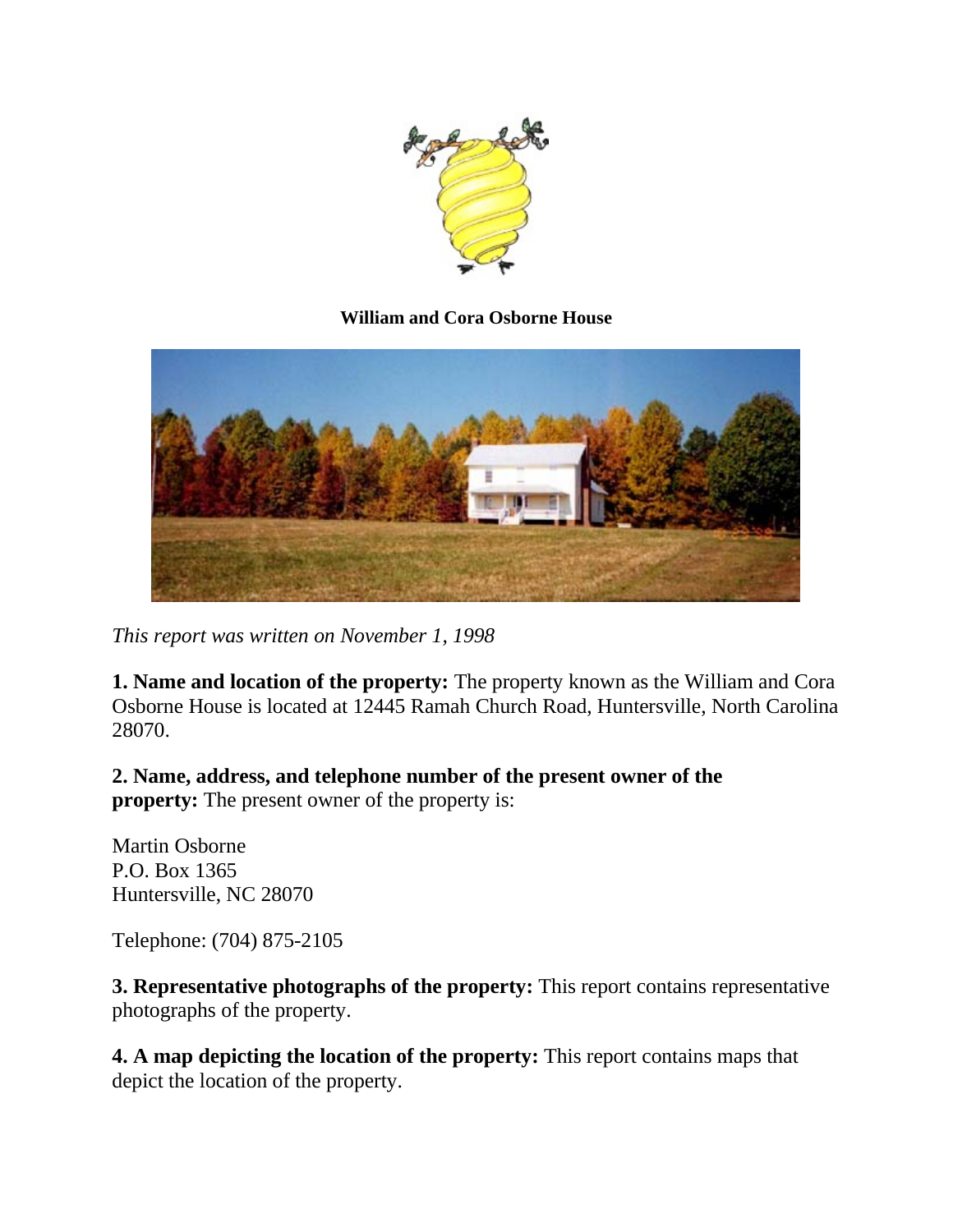

**5. Current Deed Book Reference to the Property:** The most recent deed to Tax Parcel Number 011-181-13 is found in Deed Book 8405, page 0611.

**6. A brief historical sketch of the property:** This report contains a brief historical sketch of the property by Caroline Wells and Dr. Dan L. Morrill.

**7. A brief architectural sketch of the property:** This report contains a brief architectural sketch of the property by Dr. Dan L. Morrill.

**8. Documentation of why and in what ways the property meets the criteria for designation set forth in N.C.G.S. 160A-400.5:**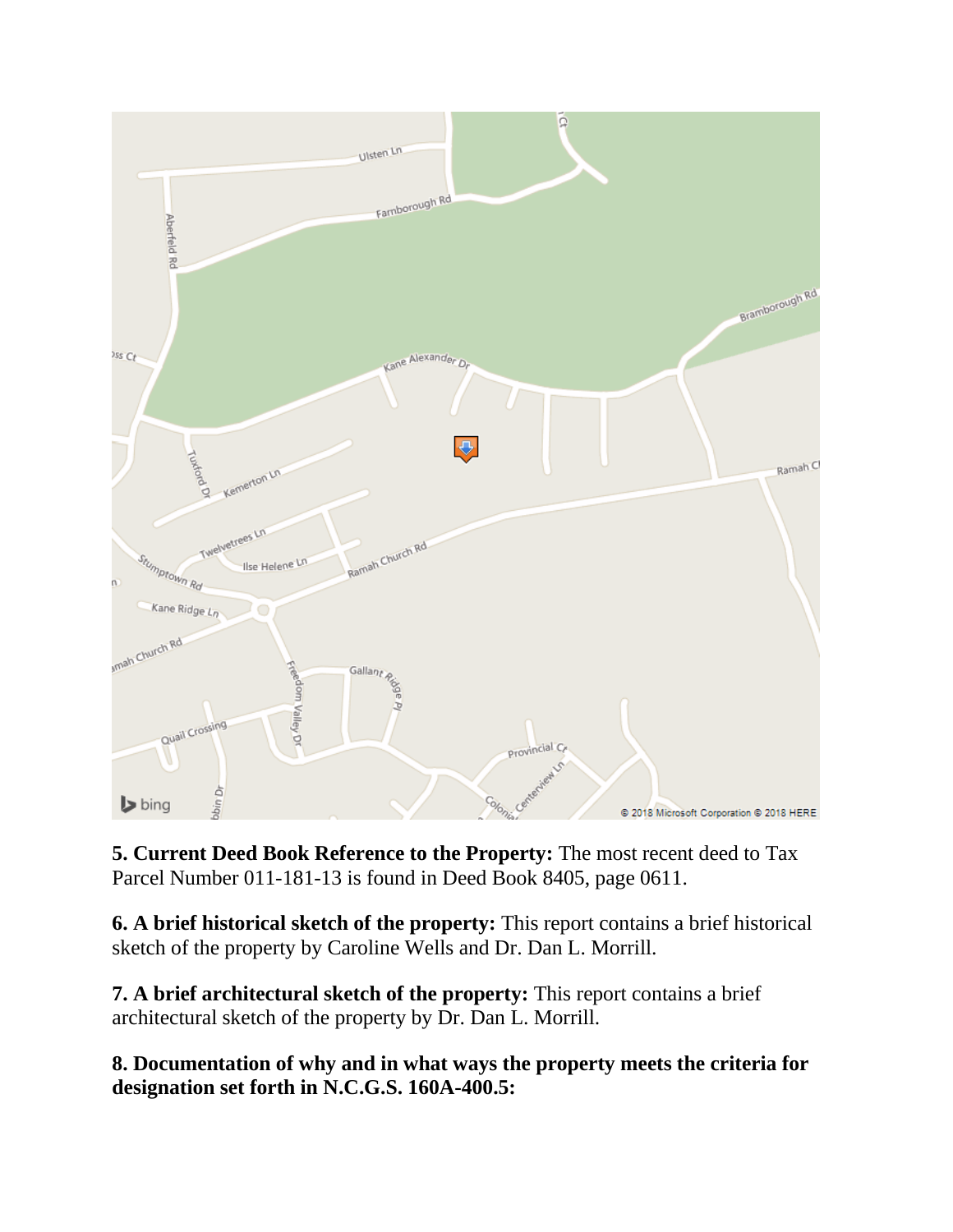**a. Special significance in terms of its history, architecture, and/or cultural importance:** The Commission judges that the property known as the William and Cora Osborne House does possess special significance in terms of Charlotte-Mecklenburg. The Commission bases its judgment on the following considerations: 1) the William and Cora Osborne House (c. 1890) is representative of the two-story frame I-houses built in rural Mecklenburg County in the late 1800's and is reflective of the robust cotton economy that characterized Mecklenburg County during those years, 2) the William and Cora Osborne House was erected by John Ellis McAuley (1861-1929), a local craftsman who built several structures in the Huntersville vicinity in the late nineteenth and early twentieth centuries, including the sanctuary and rectory for St. Mark's Episcopal Church and the Lindsey Parks House.

### **b. Integrity of design, setting, workmanship, materials, feeling and/or**

**association:** The Commission contends that the attached architectural description by Dr. Dan L. Morrill demonstrates that the William and Cora Osborne House meets this criterion.

**9. Ad Valorem Tax Appraisal:** The Commission is aware that designation would allow the owner to apply for an automatic deferral of 50% of the Ad Valorem taxes on all or any portion of the property that becomes a designated "historic landmark." The current appraised tax value of the improvements on the property is \$116,350. The current appraised tax value of the 2.15 acres of land is \$44,100. The total appraised tax value of the property is \$160,450. The property is zoned R3.

### **Date of Preparation of this Report:** November 1, 1998

**Prepared by:**Caroline Wells and Dr. Dan L. Morrill Charlotte-Mecklenburg Landmarks Commission 2100 Randolph Rd. Charlotte, NC 28207

Telephone: (704) 376-9115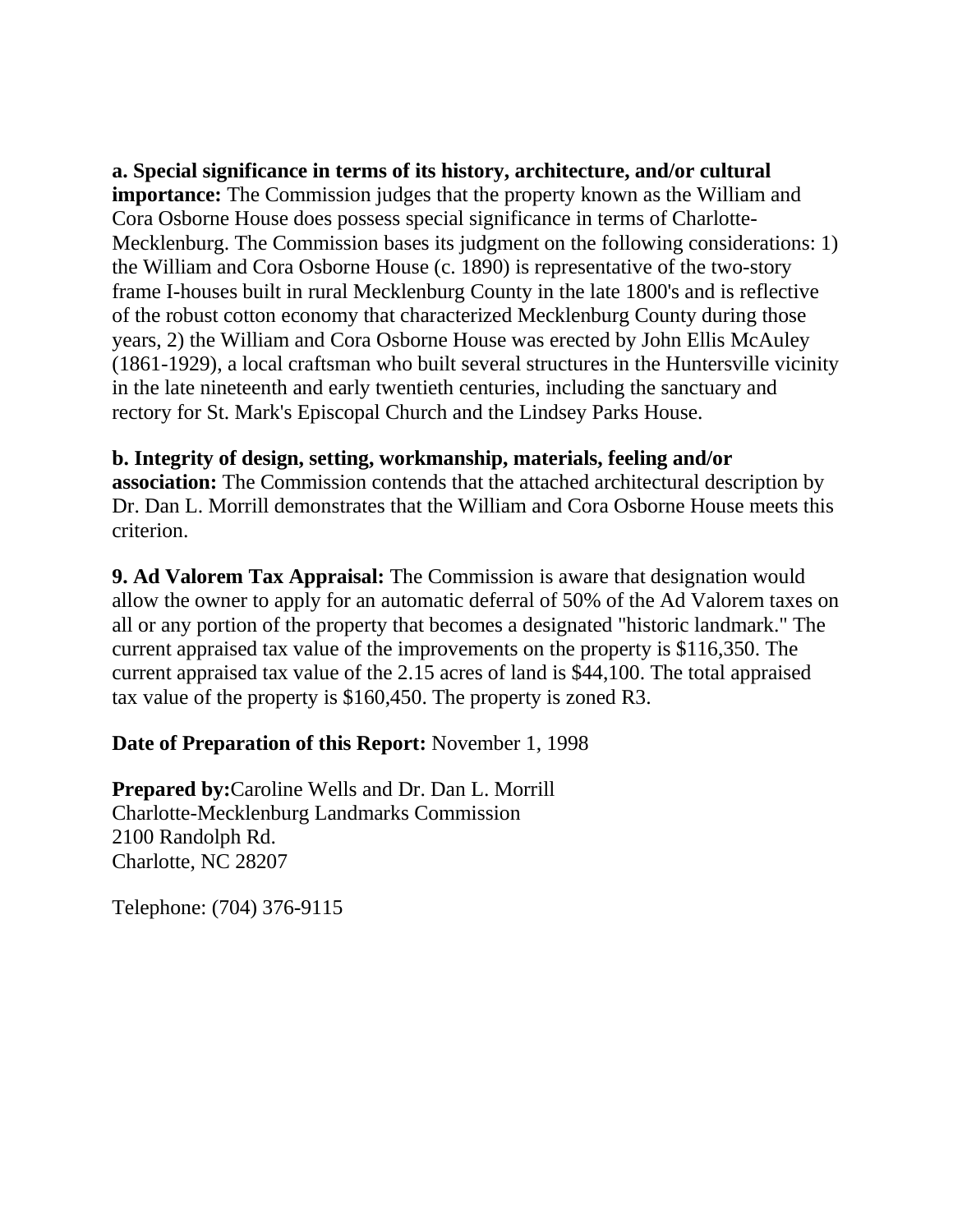#### *Summary Statement of Significance*

The William and Cora Osborne House, although not on its original site, possesses local historic significance in the areas of Agriculture and Architecture. Built c. 1890, the Osborne House is a manifestation of the flourishing cotton economy of Mecklenburg County during the so-called New South era of the late nineteenth century. With the establishment of the Charlotte Cotton Mills in 1881, Charlotte and Mecklenburg County began to experience rapid industrial growth, especially in textiles. Mecklenburg farmers found ready markets for cotton, both locally and regionally; and those who had the ability and the resources to take advantage of this expanding economic opportunity prospered. With rising incomes, successful farmers like William and Cora Osborne were able to build impressive vernacular farmhouses. A particularly popular house type in Mecklenburg County was the so-called I-house. The builder of the William and Cora Osborne House was John Ellis McAuley (1861- 1929). A "country carpenter," McAuley erected several structures in northern Mecklenburg County in the late nineteenth and early twentieth centuries. In addition to the Osborne House, these include St. Mark's Episcopal Church (his most imposing), the St. Mark's Episcopal Church Rectory, and the Lindsey Parks House. McAuley's buildings constitute a significant collection of vernacular rural structures dating from the New South era in northern Mecklenburg County.

### *Historical Overview*

The William and Cora Osborne House was built c. 1890 about 1.6 miles northeast of Huntersville, N.C. in rural Mecklenburg County. The original owner was William Eldridge Osborne (1861-1930), the husband of Cora Watts Osborne. Cora was the daughter of Thomas and Mary Cecelia Allison Watts of neighboring Iredell County; and he was the son of William Osborne, Sr., a farmer, and his wife, Lenora Beard Osborne. William Osborne participated and prospered in the expanding cotton economy of Mecklenburg County during the so-called New South era of the late nineteenth and early twentieth centuries. He inherited or bought several parcels of land in the Huntersville area and built a home commensurate with his improving economic standing . Historian Thomas W. Hanchett notes that after the Civil War "the Southern attitude toward industry changed radically." "The end of slavery crippled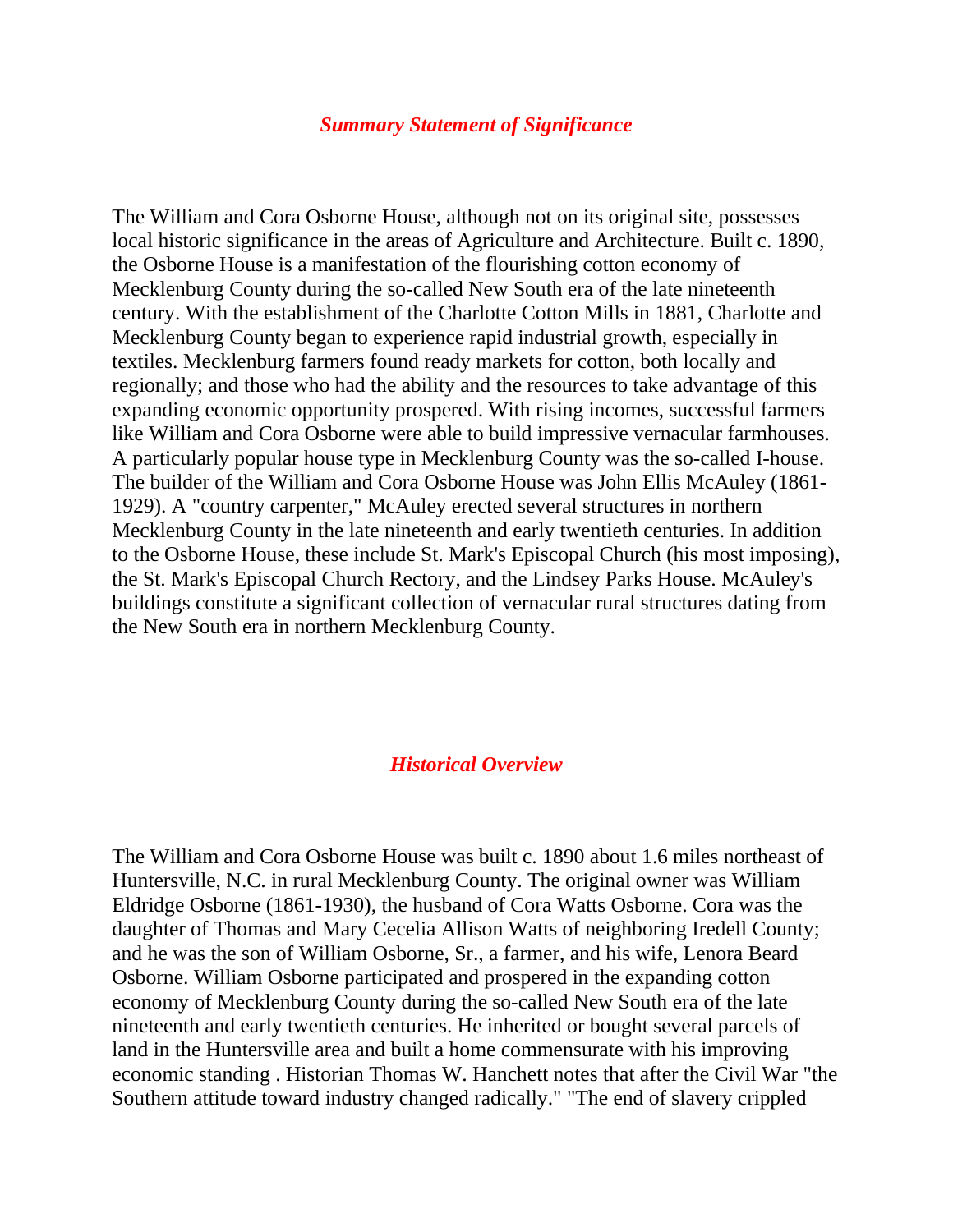plantation agriculture," he explains, "and the region's investors began to work toward a 'New South' based instead on industrial development." The expansion of the textile economy of Mecklenburg County was nothing short of spectacular. "Cotton was not an easy crop to grow in Mecklenburg County," writes preservation consultant Sherry Joines. "In fact, only 6,112 bales were ginned in 1860. However, after the discovery of the fertilizer, Peruvian guano, the production rapidly increased to 19,129 bales in 1880. The production of cotton peaked in 1910 with 27, 466 bales." "Thus, between 1860 and 1880," says Joines, "the image, economy, and lifestyle of Charlotte and Mecklenburg County changed dramatically." An additional stimulus to the local cotton economy was provided by the establishment of a substantial number of textile mills in Mecklenburg County during the New South years.

Clearly, these developments brought new challenges and opportunities to local farmers. Among them was the rapid growth of the city of Charlotte, which placed greater pressure on farmers to supply the more diversified needs of Charlotte's increasing populace and burgeoning textile industry. Successful farmers like William Osborne learned that they had to specialize in order to maintain a profit. In addition, the growing demand for products meant that expensive machinery replaced beasts of burden; and as land also grew more costly, losses were felt more intensely. Many farmers in Mecklenburg County could not keep up with these new financial and technological demands. Those like Osborne who could, saw their incomes increase substantially.

In keeping with his improving economic circumstances, William Osborne decided to build a new and more imposing home c. 1890. The contractor was John Ellis McAuley (1861- 1929), a "country carpenter," who had erected several similar twostory frame I-houses in northern Mecklenburg County. Among the houses McAuley fashioned were the Lindsey Parks House on Neck Road and the rectory for St. Marks Episcopal Church. William Eldridge Osborne became, as his obituary states, "one of the best-known farmers in this section of the county." After they moved into their new home, William and Cora Osborne had three sons, Thomas Preston Osborne (1892- 1968), George H. Osborne (1897- 1920), and Herman L. Osborne (1905-1975). In 1920 the Osbornes lost their second son, George, at the age of twenty-three to pneumonia. When William Osborne died in 1930, he divided his farm between his two remaining sons. Thomas Osborne received 30 acres of land on the south side of "home place," along with a wagon and some household items. Herman Osborne acquired the home, farm, tractor, Chevrolet, and much of the farming machinery, while cattle, hogs, and other livestock were divided between the sons. Cora Osborne lived in the Osborne House until her death in 1954 at the age of 89. William Eldridge Osborne and Cora Watts Osborne are buried in Huntersville A.R.P Cemetery.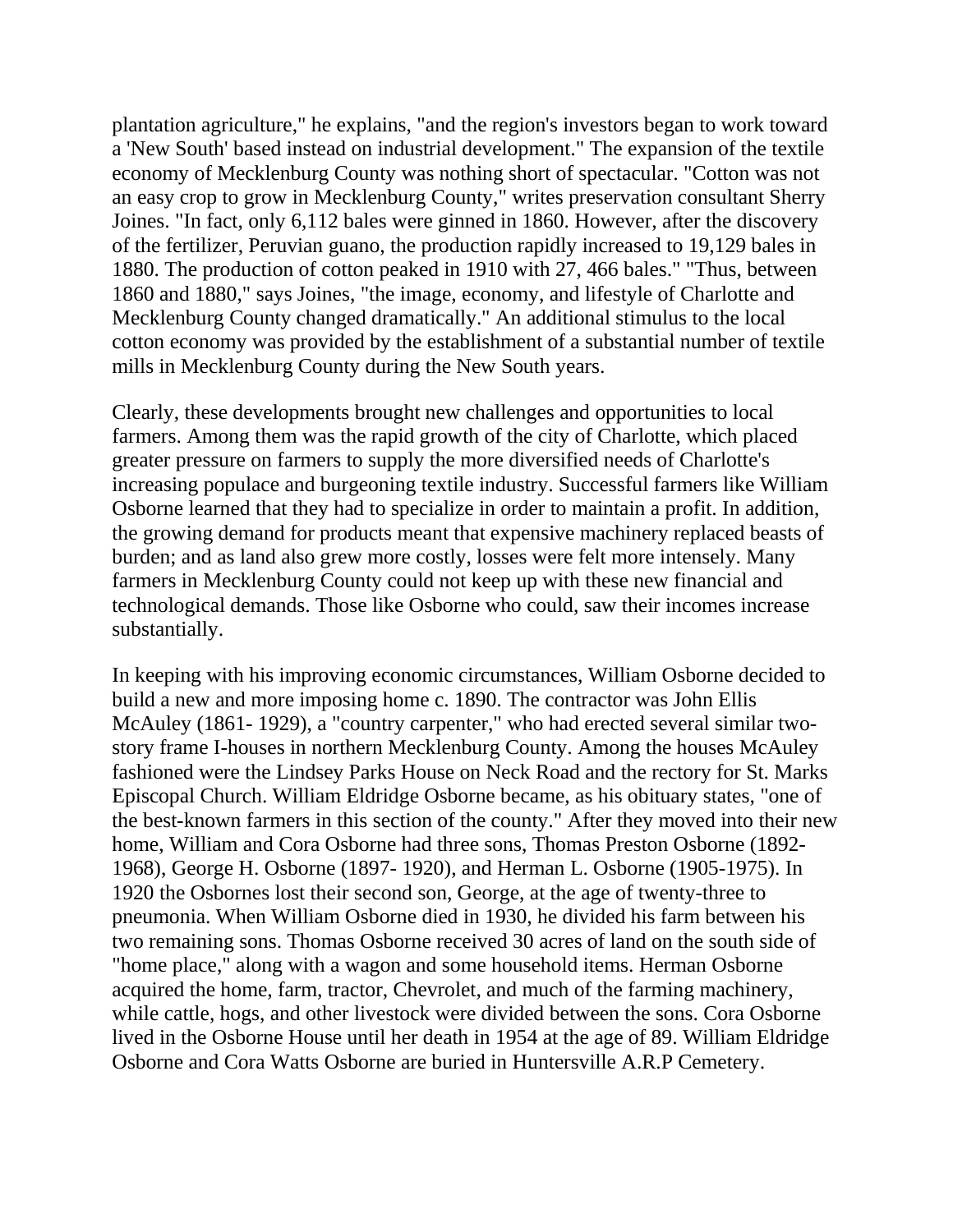Herman Osborne married Norma Spain Gray (1907-1954) in 1928, and from 1930 the couple lived in the Osborne House for the rest of their lives. Norma Spain was the daughter of R. A. Gray and Mary Long Barnette of Huntersville. She had two children, Otis Gray Osborne and George Lee Osborne. Norma Osborne suffered from arteriosclerosis, which claimed her life in 1954 at the early age of 45. Herman Osborne then married Mary Vance (1906-1975), the daughter of John David Vance and Mary McAuley. Mary Vance Osborne brought two children from a previous marriage, William Franklin and Betty. Herman Osborne worked as a farmer until his retirement; and Mary Vance Osborne was a housewife. Herman Osborne died in 1975 and was buried with Norma Osborne in the cemetery of Huntersville A.R.P. Church. Mary Osborne died less than a month after her husband's demise and is also buried at Huntersville A.R.P. Cemetery.

Herman and Mary Osborne bequeathed the house and one acre of land and 1/3 of the Osborne farm on the north side of Ramah Church Road to their son Otis Gray Osborne in 1975. George Lee Osborne received the remaining 2/3 of land (except the one acre homesite). In 1976, the brothers exchanged the parcels of land. The William and Cora Osborne House now stood empty. Farming operations had ceased. George Osborne and his wife, Marie Elizabeth Primrose Buxey, a native of Great Britain whom George had met while serving in the United States military, resided in Huntersville with their son, Martin Lee Osborne (b. 1963). George and Marie Osborne granted to Martin Osborne a tract of land near their own in 1995-1996. In 1996, Martin Osborne moved the two-story frame "home place," from a wooded area approximately 500 yards south to a narrow tract of land in the open fields along Ramah Church Road. The William and Cora Osborne House, built by his greatgrandfather, William Eldridge Osborne, is the home where Martin Osborne now resides.

### Research Notes

*Will of W. E. Osborne (Record of Wills, Book V, page 283):*

To Preston Osborne: 30 acres on south side of home place, second best wagon and reversible disk plow, best broom set, one walnut table, bookcase, grandfather's shotgun, the "note that he holds against him".

To Herman L. Osborne: all of the remainder of home farm, tractor, the best wagon, woodsawing outfit, Chevrolet, blacksmith tools, grain drill, kitchen equipment, best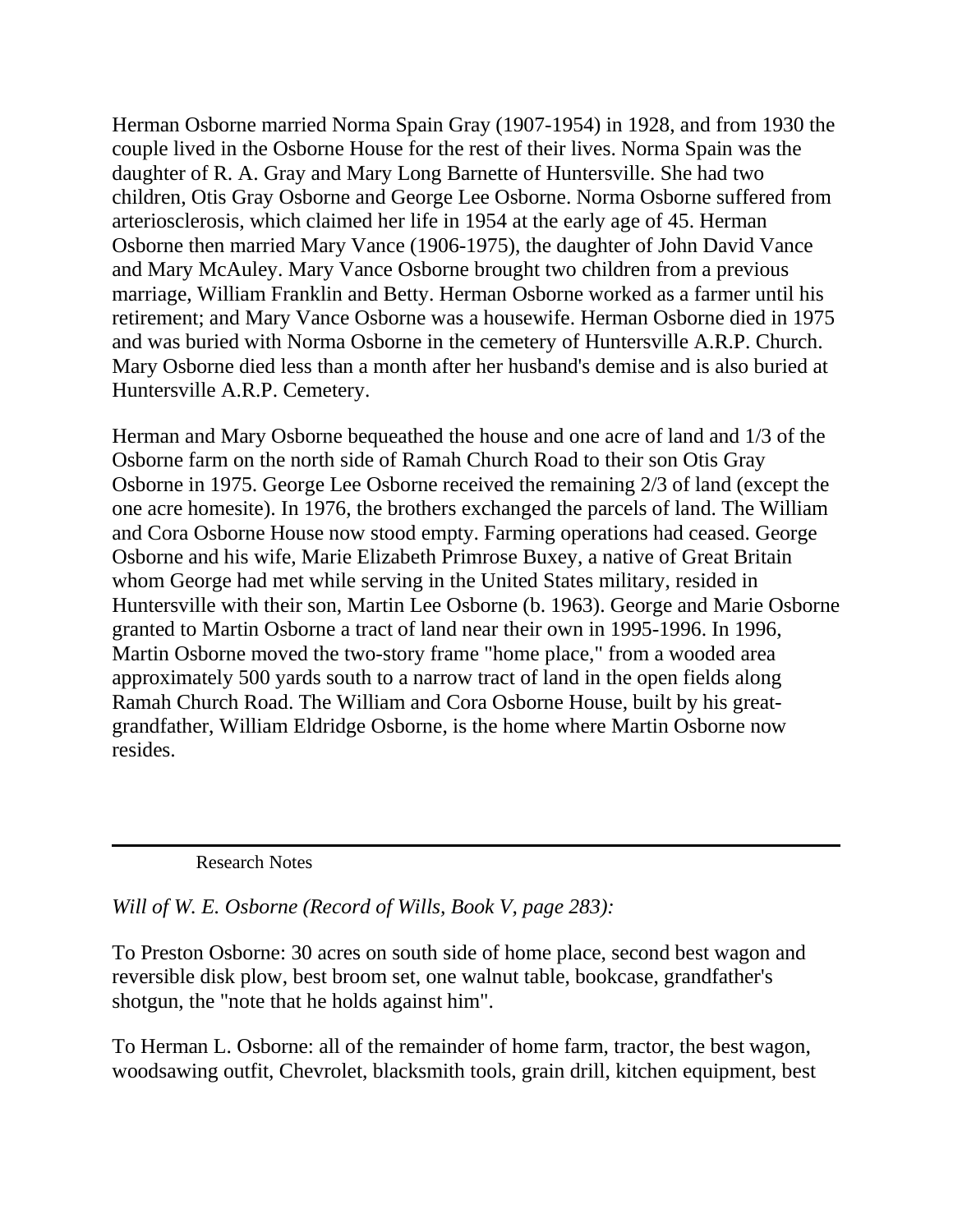iron bed, a sofa, chairs, bureau, glass, bookcase, folding walnut table, tools, grandfather's clock, all leftover money.

Both sons should divide the rest of the farm tools and cattle, hogs and other stock equally .

# *Will of H. L. Osborne (Record of Wills, microfilm roll 578, frame 1468)*

To Mary Vance: all personal property, bank accounts, moneys, bonds, household goods; 19 acre; home place north of Ramah Church Road

To William F. Alexander and Betty Privette: fee interest in 80 acres on property north of north of Ramah Church Road, except for 8 acres which goes to Mary Vance

To Otis Gray Osborne: House and one acre of land; 1/3 of land on north side of Ramah Church Road

To George Lee Osborne: 2/3 of land on north side of Ramah Church Road, except 1 acre to Otis as above

# **Death Certificates**

1. William Eldridge Osborne Book 36, page 205 Born: 1-13-1861, Mecklenburg County Died: 8-6-1930 Age: 69 years, 6 mos., 23 days Occupation: farmer Father: William Osborne Mother: Lenora Beard Informant of death: T. P. Osborne, Huntersville Buried in Huntersville Cause of death: Diabetes?? *(Not legible)*

2. Listing for the death of George H. Osborne in 1920, son of William E. Osborne (Book 14, page 215)

3. Listing for the death of Mary Cora Osborne on 4-18-54 (Reg. 534) at age 89

4. Thomas Preston Osborne Died: 12-11-1968 (Reg. 2690) at Memorial Hospital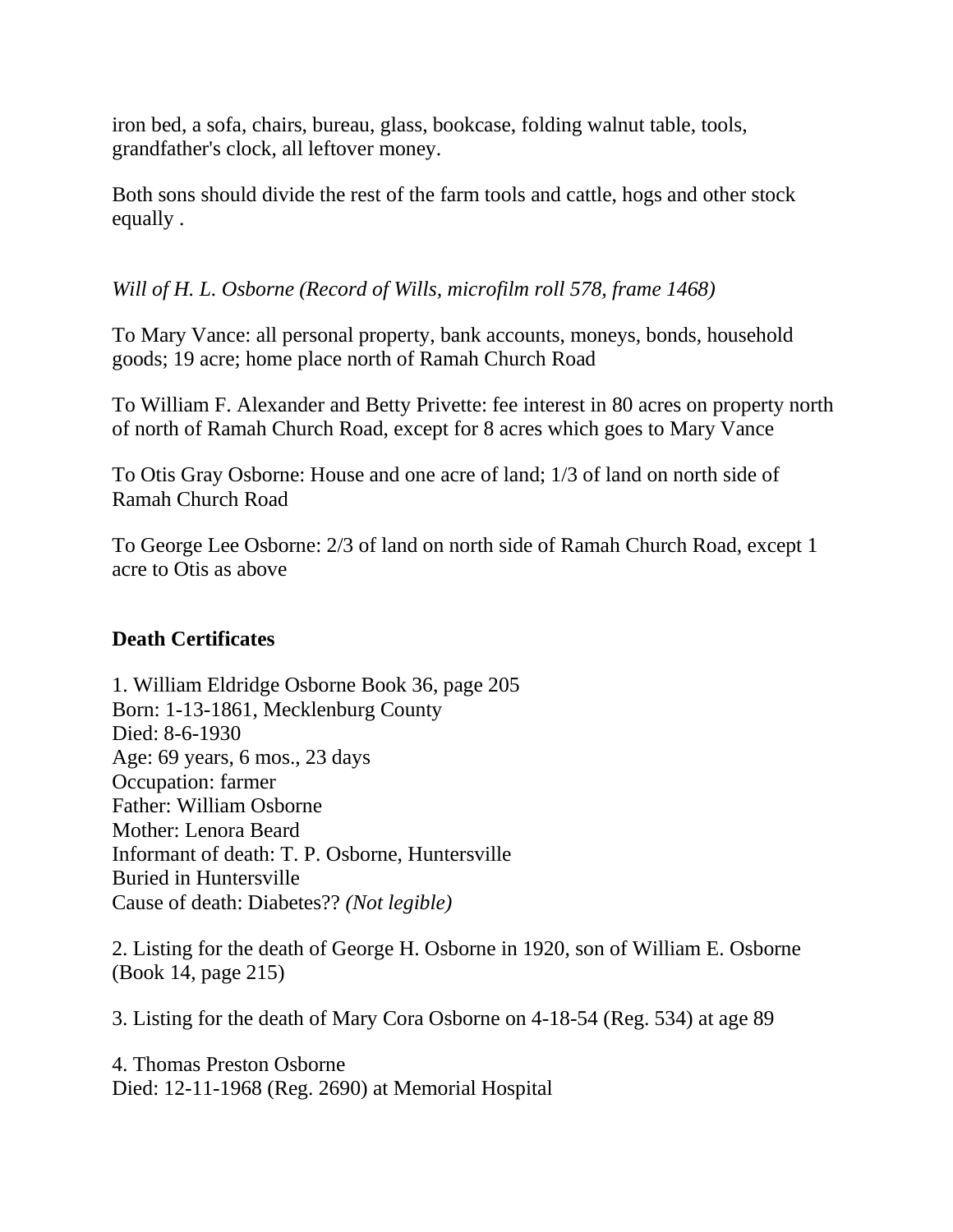Age: 76 Cause of Death: cerebrovascular accident

5. Herman L. Osborne Died: 10-17-75 Huntersville Hospital Age: 69 Born: 12-20-1905 North Carolina Occupation: retired farmer Father: William E. Osborne Mother: Cora Watts Informant of Death: George L. Osborne Cause of Death: Parkinson's Disease (advanced-20 years); massive intestinal hemorrhage Buried in Huntersville Presbyterian Church Cemetery

6. Mary Vance Osborne Died: 11-2-75 Age: 69 Born: 4-25-1906 Occupation: housewife Father: John David Vance Mother: Mary McAuley Informant of Death: George L. Osborne Cause of Death: Acute Thrombosis (instant) Burial in Huntersville ARP Cemetery

7. Norma Spain Osborne Died: 3-24-54 Mercy Hospital Age: 46 (less 5 mos. 3 days) Born: 10-21-1907 Mecklenburg County Married to Herman L. Osborne Occupation: housewife Father: R. A. Gray Mother: Mary Long Barnette Cause of Death: cerebral hemorrhage due to arterio sclerotic disease (10 hours)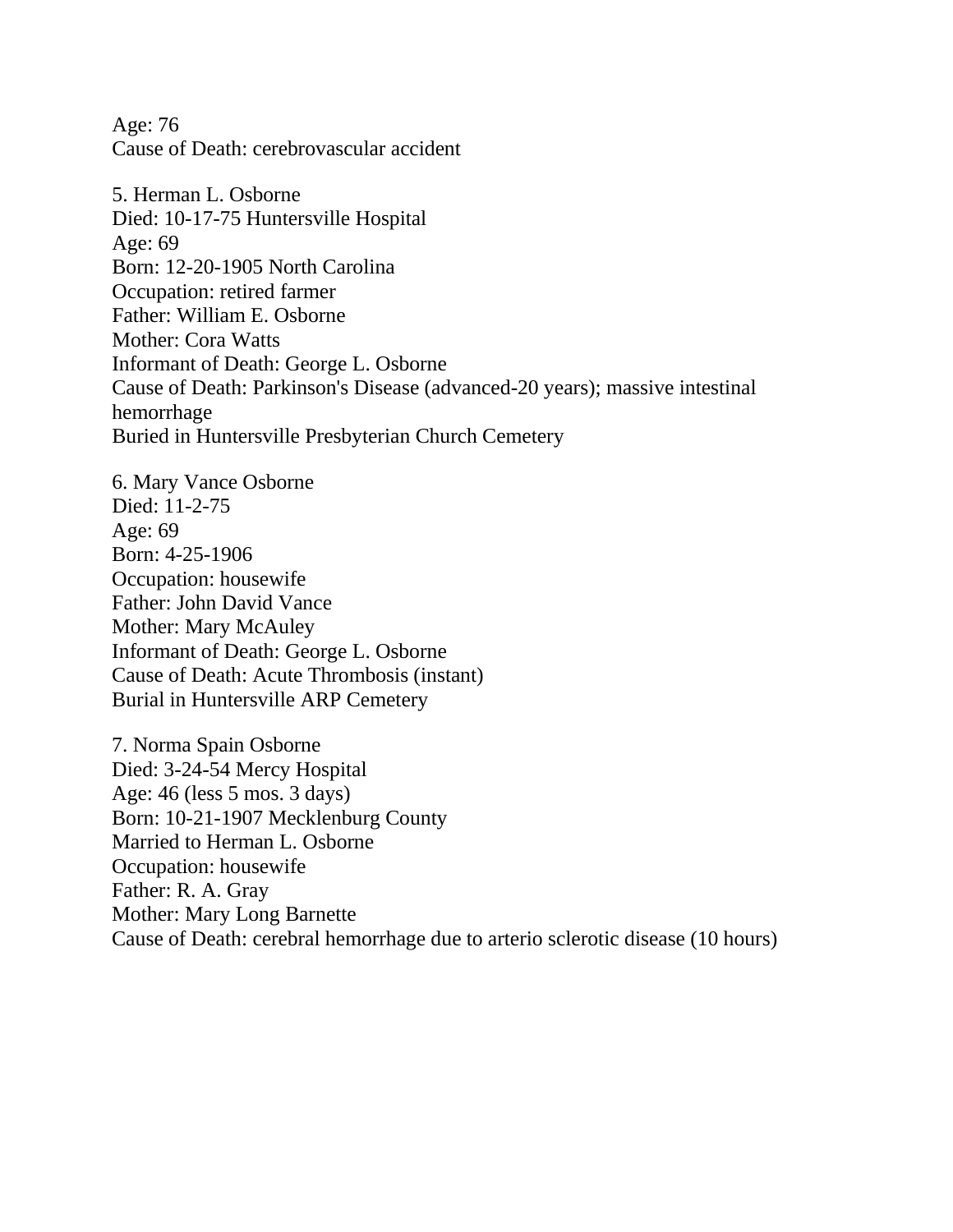## *Architectural Description*

### **Site Description**

The William and Cora Osborne House is set well back from the northern side of Ramah Church Road on a treeless lot that rises slightly from the road to the house. A gravel driveway traverses the eastern edge of the lot and terminates at a parking area just to the right rear of the house. The Osborne House faces south toward Ramah Church Road. The only outbuilding is a spring house at the immediate left rear of the house. Every effort was made to approximate the original setting of the Osborne House and the spring house when they were moved approximately 500 yards south to their present location to prevent their being demolished.

### **Physical Description**

The William and Cora Osborne House is a two-story, three-bay wide by two-bay deep, clapboard- sided building with a one-story kitchen ell projecting from the right rear. A one-story porch with a shed roof covers most of the southern or front facade, which contains the front entrance at the center. The front door is flanked by sidelights. The gable roofs of the house and rear ell were originally wooden shingle but are now tin. The end chimneys on the main block of the Osborne House are replacements, as are the handrails leading to the front porch, the porch balustrade, and the porch posts. The Osborne House originally sat on brick piers. Except for the front and rear porches, it now rests upon a continuous brick foundation. The predominant window type is 6/6 double hung sash, except for 4/4 sash on the side elevations of the house. An original porch with a sold wooden wall at the edge and attenuated wooden pickets supporting the roof is at the left rear of the house. The spring house is located to the immediate rear of the house in roughly its original orientation to the main house. It too is a clapboard-sided building with a gable roof covered in tin (original).

The interior of the William and Cora Osborne House has been changed. The center hallway has been closed off about half way to the rear. A new bathroom with shower and an updated kitchen have been added. Otherwise, the interior is largely in-tact. The floors are heart pine. The ceilings are beaded board. In detailing and overall feel the house reflects the lavish tastes associated with Mecklenburg County farmhouses of the late nineteenth century. The balustrade and newels of the main stairway, which rises toward the front of the house from the original center hall, have extravagant detailing, as do the mantels in the house -- all original.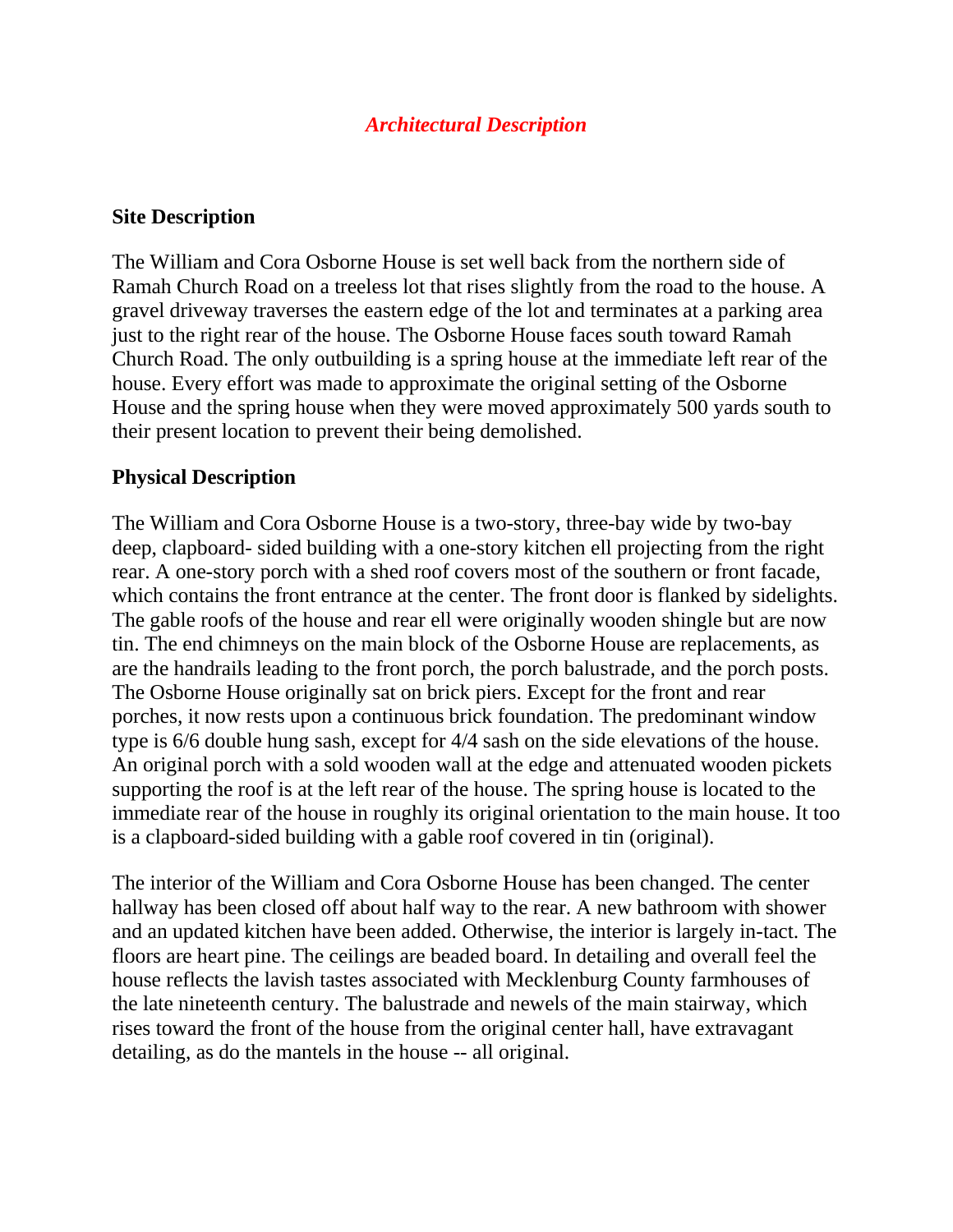

**LEFT**: *Main Stairway* **RIGHT**: Mantel

For discussions of the rise of industrialism and the concept of the New South, see C. Vann Woodward, *Origins of the New South*, 1877-1913 (Baton Rouge: Louisiana State University Press, 1951), hereinafter cited as Woodward, *Origins of the New South*; Paul M. Gaston, The New South Creed: *A Study in Southern Mythmaking* (New York: Alfred A. Knopf, 1970); Holland Thompson, *The New South: A Chronicle of Social and Industrial Evolution* (New Haven: Yale University Press, 1919), hereinafter cited as Thompson, *The New South*; Broadus Mitchell, *The Rise of Cotton Mills in the South* (Baltimore: Johns Hopkins Press, 1921).

For an account that challenges the interpretation of Woodward and others about the men who led the industrialization movement in the New South, see Dwight B. Billings, Jr., *Planters and the Making of a "New South": Class, Politics, and Development in North Carolina, 1865- 1900* (Chapel Hill: University of North Carolina Press, 1979), hereinafter cited as Billings, *Planters and the Making of a "New South. "*

Southern urbanization is surveyed in David R. Goldfield, *Cotton Fields and Skyscrapers: Southern City and Region, 1607-1980* (Baton Rouge: Louisiana State University Press, 1982).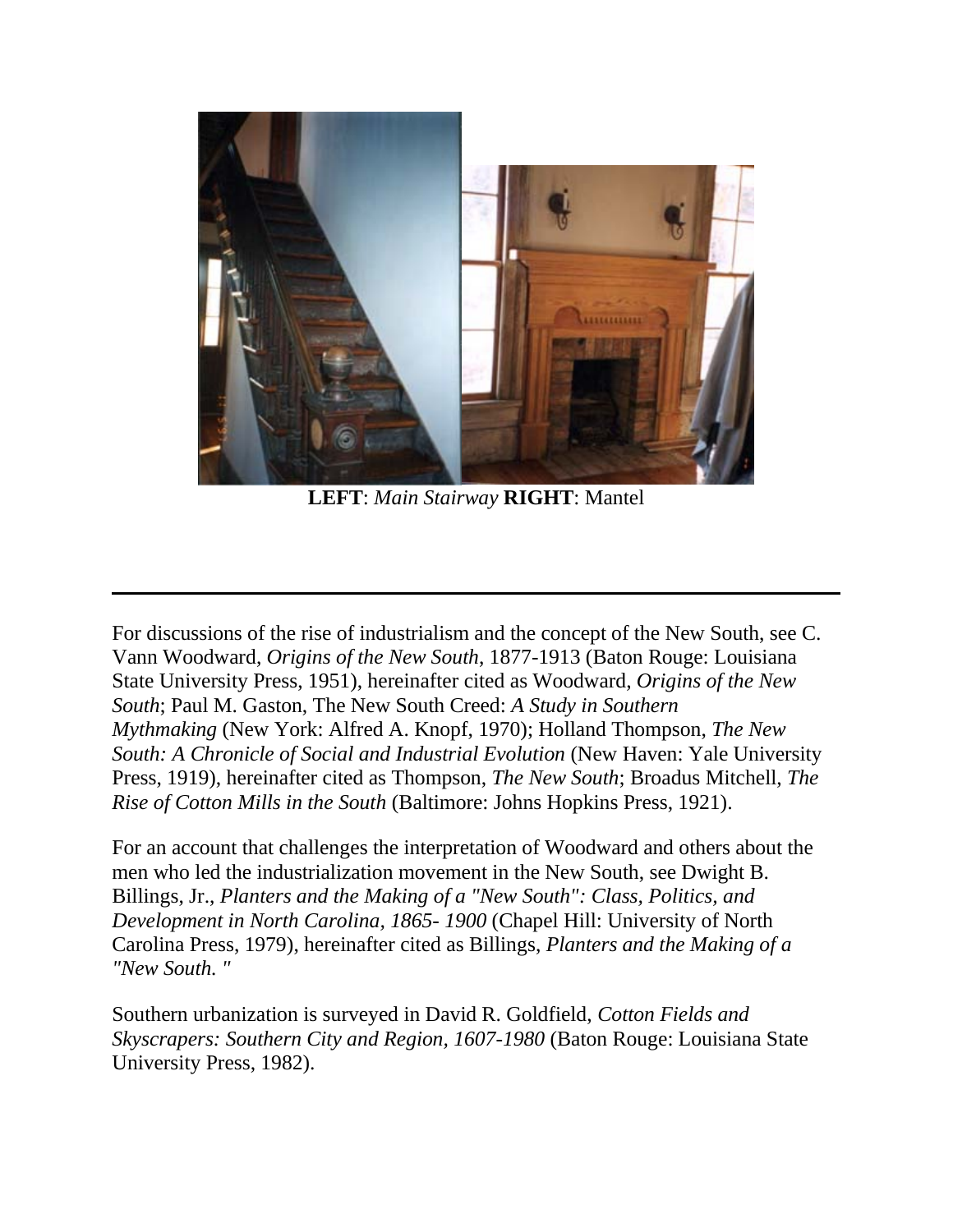Mecklenburg County Record of Marriage Licenses N-S.

Thomas W. Hanchett, "Charlotte's Textile Heritage: An Introduction" (1984). Charlotte-Mecklenburg Historic Landmarks Commission.

Sherry L. Joines and Dr. Dan L. Morrill, "Historic Rural Resources in Mecklenburg County, North Carolina" (1997). Charlotte-Mecklenburg Historic Landmarks Commission.

"For a description of the textile mills established in Charlotte and Mecklenburg County in the late nineteenth and early twentieth centuries, see Dr. Dan L. Morrill, "A Survey of Cotton Mills In Charlotte In Charlotte And Mecklenburg County For The Charlotte-Mecklenburg Historic Landmarks Commission" (1997). Charlotte-Mecklenburg Historic Landmarks Commission.

Edgar T. Thompson, *Agricultural Mecklenburg and Industrial Charlotte* (Chapel Hill, 1926). According to some sources, I-houses derive their name from the fact that they were prevalent in states like Iowa, Illinois and Indiana.

McAuley also built St. Mark's Episcopal Church.

*Charlotte Observer*, August 8, 1930, p. 10.

Index to Deaths, 1910-1926, Mecklenburg County, Book 14, p. 215.

Record of Wills, V 283.

Mecklenburg County Deed Book 1331, page 318. In 1916, he bought a 60 acre tract from G.M Riley, a salesman with Wilson Motor Company, for \$2410.

Marriage Bonds of Mecklenburg County, 1924-1934.

Records of Deaths, Mecklenburg County, Reg. 2591.

Ibid.

Mecklenburg County Deed Book 3897, page 958-959; earlier deeds were granted from Herman Osborne to George L. Osborne (see Deed Book 1775, page 195) and to